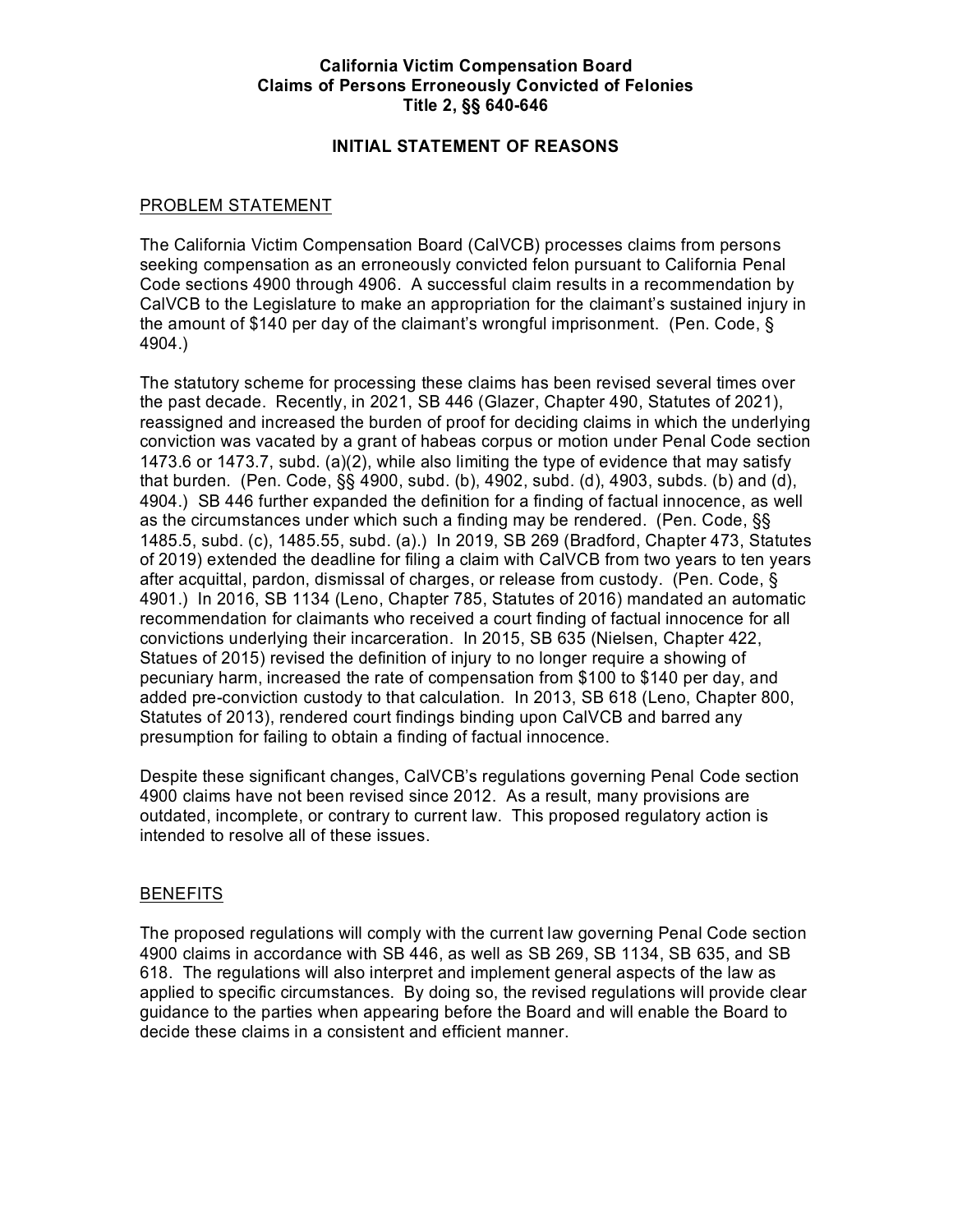# PURPOSE

 submitting a claim to CalVCB and referring that claim to the Attorney General for a response. It also updates the definition for injury in accordance with current law. **Section 640:** The purpose of this revised regulation is to clarify the process for

The specific purpose of each subdivision follows.

- subdivision replaces the required form from an outdated 2011 version to a current 2022 version. CalVCB will therefore be able to furnish claimants with an updated form that is consistent with the current law for processing claims under Penal Code section 4900. The revised regulation also explains that the completed form must include a detailed factual summary signed under penalty of • **Section 640, subdivision (a):** While retaining the requirement for claimants to submit a completed "Erroneously Convicted Person Claim Form," the revised perjury, in accordance with the requirement for a "verified" claim with a "statement of facts" in Penal Code section 4901.
- retaining the ability to submit a claim via regular mail. This subdivision further • **Section 640, subdivision (b):** This subdivision expands the process for submitting a claim to CalVCB to include electronic submission via email, while explains the method for calculating the date of submission.
- • **Section 640, subdivision (c):** This subdivision describes the substance of the elements for a cognizable claim as set forth in Penal Code section 4900. information required for inclusion in the supporting documentation, relying upon
- • **Section 640, subdivision (d):** This subdivision explains that a submitted claim 30-day deadline to recommend compensation under Penal Code section 4902, is deemed to be filed once a hearing officer confirms that it satisfies the requisite elements for jurisdiction. The date of filing is significant, as it triggers the Board's subdivision (a), as well as the Attorney General's 45-day deadline to oppose a claim under section 4902, subdivision (d).
- CalVCB will refer a claim to the Attorney General for a response, confirming that the referral may be via electronic mail only. It further specifies the format of the format, as some claimants are not represented and may lack computer access. In accordance with Penal Code section 4902, subdivision (a), it confirms that a response will not be requested in those matters for which an automatic recommendation for compensation is mandated by Penal Code section 851.865 not mandate an automatic recommendation when the court issues a finding of factual innocence for only some, but not all, of the challenged convictions. It of factual innocence for any individual conviction is nevertheless binding upon the Board, in accordance with other provisions of Penal Code section 1485.55, • **Section 640, subdivision (e):** This subdivision describes the process by which response to be delivered by the Attorney General in both hardcopy and electronic or Penal Code section 1485.55 due to a court finding of factual innocence for the challenged conviction. It further clarifies that sections 851.865 and 1485.55 do confirms that, even if an automatic recommendation is not mandated, the finding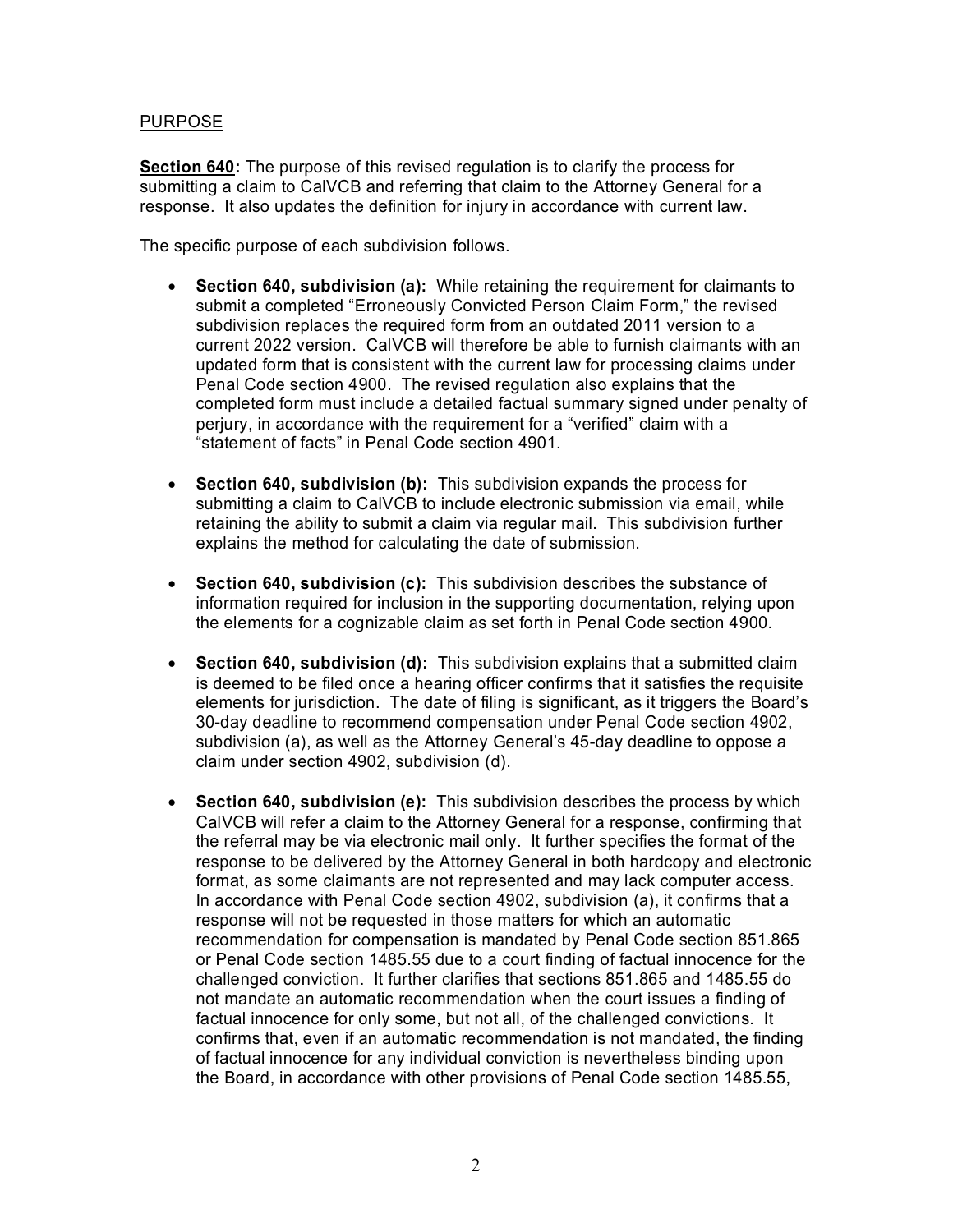as well as Penal Code section 1485.5, and Penal Code section 4903, subdivision (c).

 • **Section 640, subdivision (f):** This subdivision redefines the requisite element of injury in accordance with the current version of Penal Code section 4904, which no longer requires pecuniary harm.

 admissible evidence in an administrative hearing on a Penal Code section 4900 claim and eliminate inconsistent limitations in accordance with current law.<br>The specific purpose of each subdivision follows. **Section 641:** The purpose of this revised regulation is to clarify the broad nature of

- 4900, subdivision (b), unless the Attorney General proves guilt by clear and convincing evidence. • **Section 641, subdivision (a):** This subdivision eliminates the need for "substantial independent corroborating evidence" of innocence before the Board may recommend compensation, as such a requirement conflicts with the Board' obligation to recommend compensation for claimants under Penal Code section
- **Section 641, subdivision (b):** No changes are proposed to this subdivision.
- persons are accustomed to rely in the conduct of serious affairs, which is the 11513, subdivision (c). The subdivision soley adds a definition for relevant • **Section 641, subdivisions (c):** This subdivision retains the existing standard that admits all relevant evidence if it is the sort of evidence on which reasonable standard for formal administrative hearings set forth in Government Code section evidence in accordance with Evidence Code section 210.
- **Section 641, subdivisions (d), (e), and (f):** No changes are proposed to these subdivisions.

 specific examples of claims for which jurisdiction is lacking. **Section 642:** This revised regulation explains the process by which claims may be rejected for lack of jurisdiction without consideration by the Board, and it provides

The specific purpose of each subdivision follows.

 Code sections 4900 and 4901. As an example, the subdivision confirms that rather than multiple claims. In another example, the subdivision confirms that a solely because it was vacated pursuant to Penal Code section 1170.95 due to a subsequent change in the law defining felony-murder or accomplice liability. subsequent change in the law defining felony-murder or accomplice liability.<br>Rather, as the subdivision explains, the claim must allege that the conviction was erroneous under the law in effect at the time the charged crime was committed. • **Section 642, subdivision (a):** This subdivision explains that the Board lacks jurisdiction to consider claims that are not submitted in compliance with Penal second or successive claims by a claimant challenging the same conviction fail to comply with sections 4900 and 4901, as these statutes contemplate "a claim," conviction is not "erroneous" within the meaning of Penal Code section 4900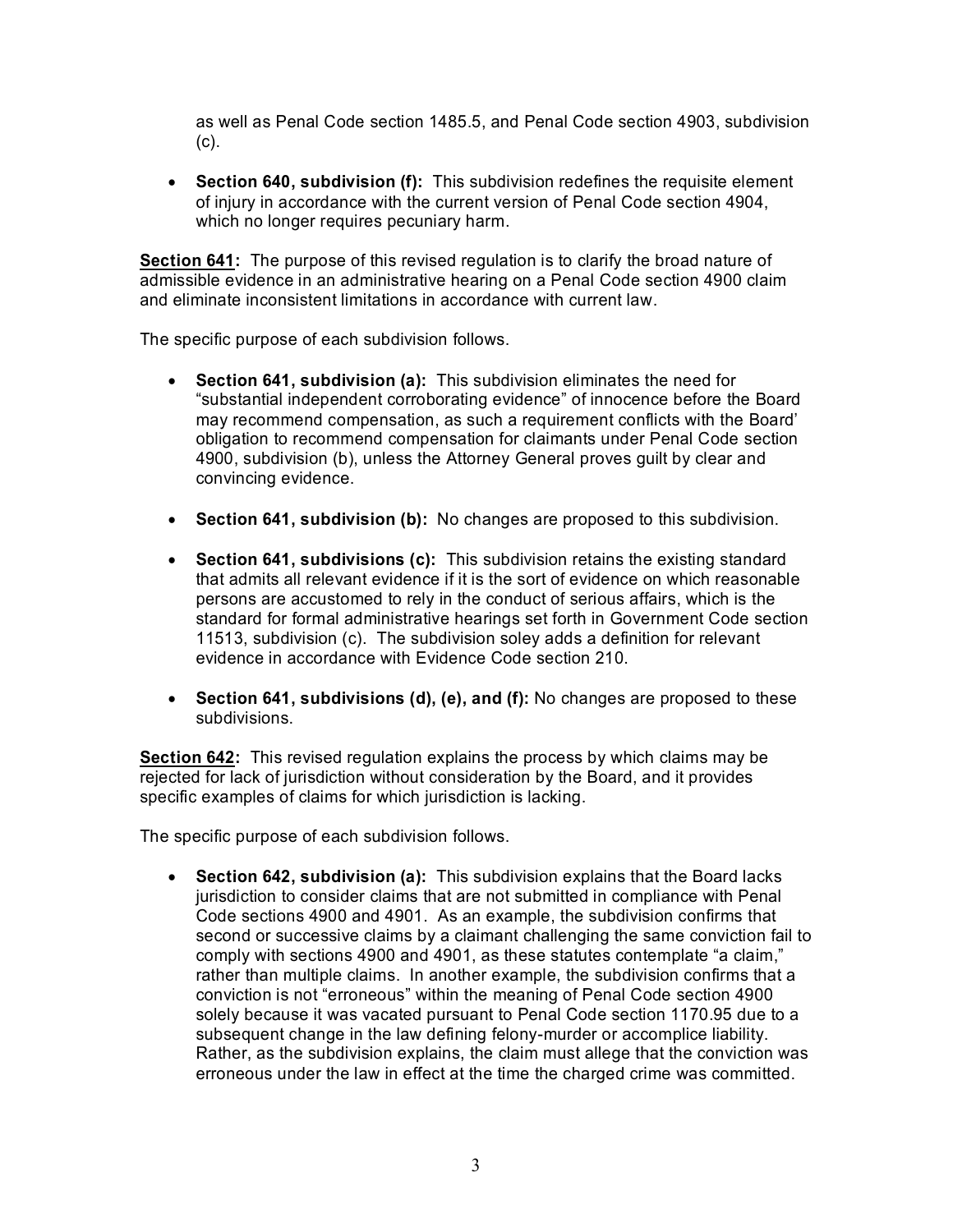- submitted claim may be rejected for lack of jurisdiction. Specifically, it confirms deficiency and allowing the claimant 30 days to cure that deficiency. • **Section 642, subdivision (b):** This subdivision details the process by which a that no claim will be rejected without notifying the claimant of the jurisdictional
- triggers the Board's 30-day deadline to recommend compensation under Penal deadline to oppose a claim under section 4902, subdivision (d). • **Section 642, subdivision (c):** This subdivision clarifies that the filing date for a submitted claim that appears to lack jurisdiction is calculated based upon the date the jurisdictional deficiency is cured. The date of filing is significant, as it Code section 4902, subdivision (a), as well as the Attorney General's 45-day
- **Section 642, subdivision (d):** The revision in this subdivision merely replaces the term "filed" with "submitted" for consistency throughout the applicable regulations.

**Section 643:** The purpose of this revised regulation is to clarify the procedures that apply in advance of a hearing and to classify which procedures are obligatory and which may be waived under specified circumstances.

The specific purpose of each subdivision follows.

- **Section 643, subdivision (a):** This subdivision recognizes the hearing officer's discretion to request pre-hearing briefs from the parties on the merits of the claim. It also allows either party to waive submission of a brief.
- presented at the hearing and estimates the amount of time necessary to present otherwise. • **Section 643, subdivision (b):** This subdivision requires each party to submit a pre-hearing statement that identifies anticipated witnesses and exhibits to be this evidence at the hearing. It imposes a seven-day deadline in advance of the hearing to submit the pre-hearing statement unless the hearing officer directs
- • **Section 643, subdivisions (c) through (e):** The revisions solely update the lettering of each subdivision to consecutively follow the previous subdivisions without any substantive changes.

hearing. **Section 644:** The purpose of this revised regulation is to clarify the process for scheduling an administrative hearing, specify the applicable burden of proof in conformity with current law, and detail the procedure for presenting evidence at the

hearing.<br>The specific purpose of each subdivision follows.

 availability of the parties and witnesses and guarantees at least 15 days' notice, in accordance with Penal Code section 4902, subdivisions (b) and (c). This subdivision authorizes the claimant to waive a hearing and proceed solely on the written record, unless the claim falls within subdivision (b) of Penal Code section • **Section 644, subdivision (a):** This subdivision explains the process for scheduling an administrative hearing, which takes into consideration the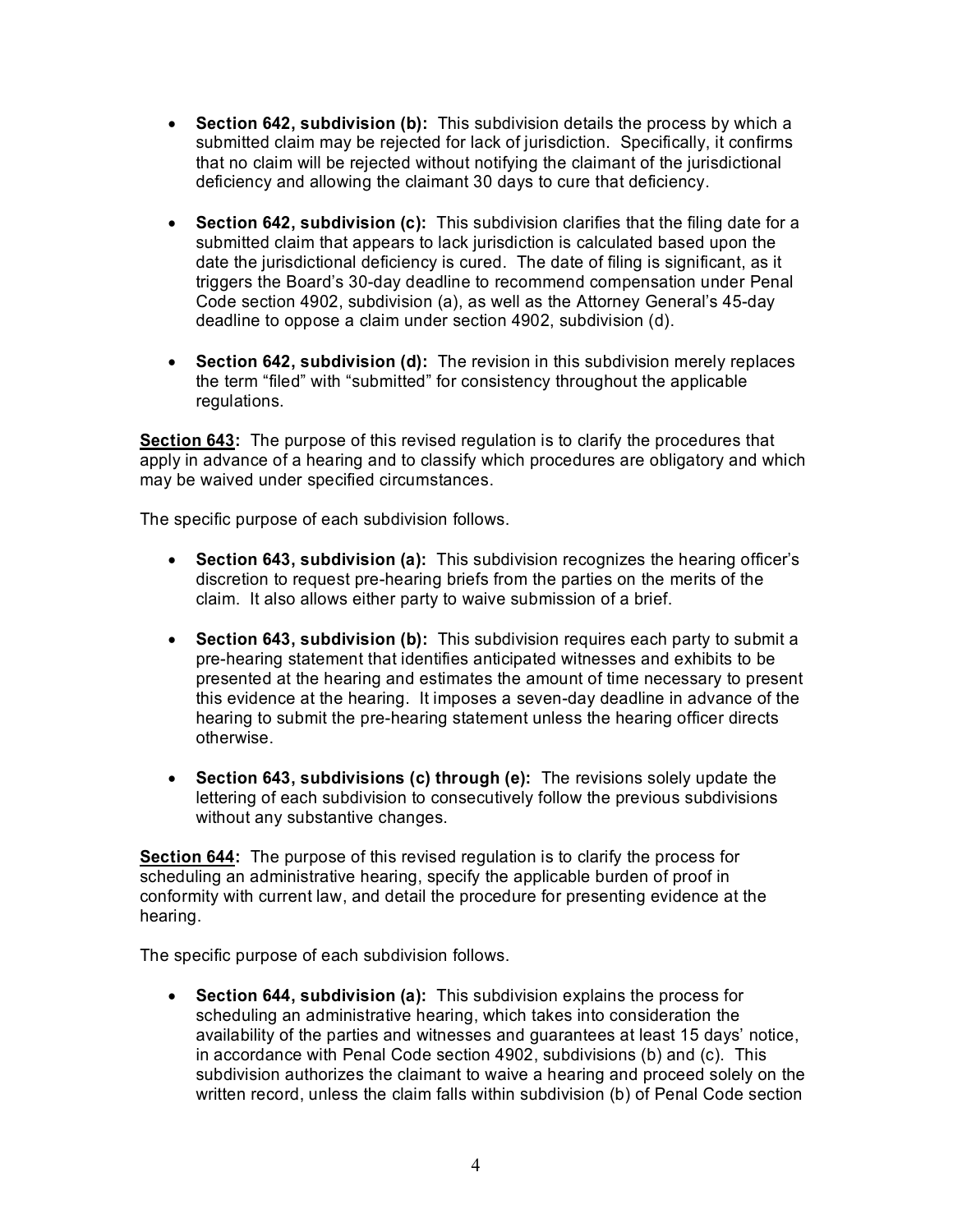written record. 4900, in which case both parties must waive the hearing to proceed on the

- **Section 644, subdivision (b):** The revision solely updates the lettering of this subdivision to consecutively follow the previous subdivision without any substantive change.
- • **Section 644, subdivision (c):** This subdivision confirms that hearings will continue to occur in Sacramento, unless the hearing officer agrees to a different location. This subdivision recognizes the hearing officer's discretionary authority to allow appearance by electronic means.
- burden of proof to present a preponderance of evidence showing both innocence subdivision (b) of Penal Code section 4900. The subdivision specifies the order • **Section 644, subdivision (d):** This subdivision clarifies that the claimant's and injury continues to apply for all claims except those proceeding under for presenting evidence at such a hearing, starting with the claimant.
- burden of proof for claims proceeding under subdivision (b) of Penal Code section 4900. Specifically, the Attorney General bears the burden to prove by comparison, the claimant continues to bear the burden to prove injury by a charges underlying their incarceration were dismissed without any new convictions upon remand. But in the event of a conviction upon remand, the claims under subdivision (b) of section 4900, starting with the Attorney General. • **Section 644, subdivision (e):** This subdivision explains the parties' respective clear and convincing evidence that the claimant committed the acts constituting the offense for which the claimant was convicted, as currently required by Penal Code sections 4902, subdivision (d), 4903, subdivision (b), and 4904. By preponderance, in accordance with Penal Code section 4904. As clarified by subdivision (e)(2), the claimant's burden to prove injury is satisfied whenever all claimant's injury is presumptively calculated as the difference in length between the sentence served and the sentence imposed for the new conviction. Finally, this subdivision specifies the order for presenting evidence at the hearing for
- **Section 644, subdivisions (f) through (r):** The revisions solely update the lettering of each subdivision to consecutively follow the previous subdivisions without any substantive change.

**Section 645:** The purpose of this revised regulation is to clarify the timing for a hearing officer to take the pending Penal Code section claim under submission and the appropriate considerations upon which the proposed decision may be based.

The specific purpose of each subdivision follows.

 closes, which may or may not be at the conclusion of the hearing if a post-• **Section 645, subdivision (a):** This subdivision clarifies that a matter will be taken under submission by the hearing officer once the administrative record hearing brief is permitted.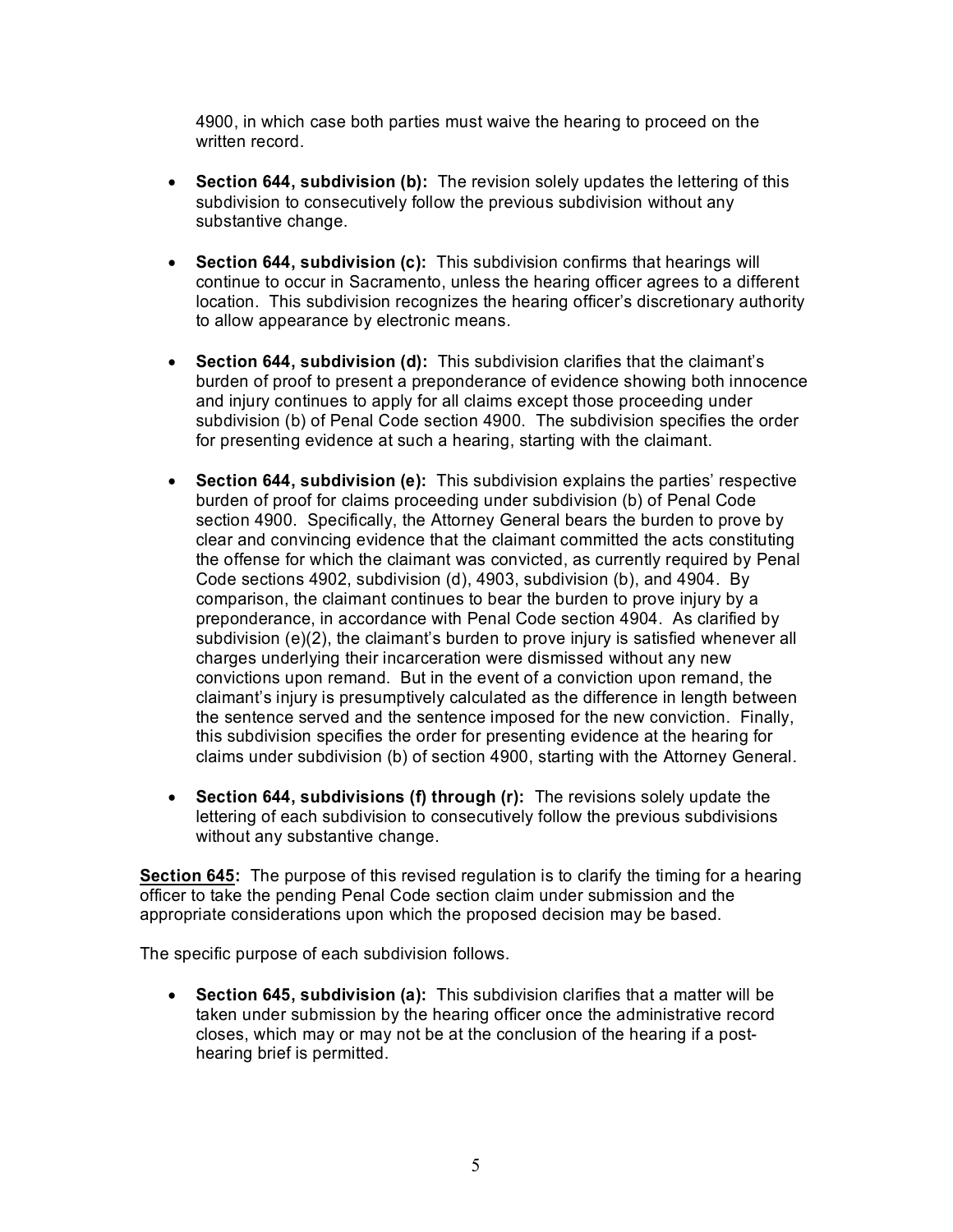- **Section 645, subdivisions (b) through (e):** There are no revisions to the remaining subdivisions (b) through (e) concerning the hearing officer's proposed decision.
- • **Section 645, subdivision (f):** This subdivision clarifies that the proposed decision may not deny a claim solely because the claimant failed to obtain a court finding of factual innocence in accordance with Penal Code section 1485.55, subdivision (d).

**Section 646:** The purpose of this new regulation is to expand the existing provisions for contempt and sanctions in the specific context of Penal Code section 4900 claims.

The specific purpose of each subdivision follows.

- Regulations, title 2, section 618.3. Currently, section 618.3 applies to any person proceeding, whether made during or after the proceeding has concluded. • **Section 646, subdivision (a):** This subdivision expands the general contempt provision that applies in all CalVCB proceedings as set forth in California Code of who, inter alia, obstructs or interrupts a hearing with insolent behavior toward the Board or hearing officer. This subdivision adds that contempt may also be based upon any threat of violence directed at any staff member or participant in the
- representative, or witness in a proceeding under Penal Code section 4900.<br>NECESSITY • **Section 646, subdivision (b):** This subdivision expands the general sanction provision that applies in all CalVCB proceedings as set forth in California Code of Regulations, title 2, section 618.4. Currently, section 618.4 allows sanctions against any party or representative who engages in bad faith or frivolous tactics. This subdivision adds that sanctions may be ordered against any party,

 current law governing Penal Code section 4900 claims in accordance with SB 446, as As detailed below, the proposed regulations and revisions are needed to comply with the well as SB 269, SB 1134, SB 635, and SB 618. The regulations are also needed to interpret and implement general aspects of the law, which will provide clear guidance to the parties and ensure consistent decisions by the Board.

 claim to CalVCB and referring that claim to the Attorney General for a response. It is **Section 640:** This revised regulation is needed to clarify the process for submitting a also needed to update the definition for injury in accordance with current law.

The specific need for each subdivision follows.

 furnish claimants with an updated version of the required form that is consistent with the current law for processing claims under Penal Code section 4900. In factual summary signed under penalty of perjury. Together, these provisions will • **Section 640, subdivision (a):** The proposed revision will enable CalVCB to addition, the proposed revision will clarify that the claim must include a detailed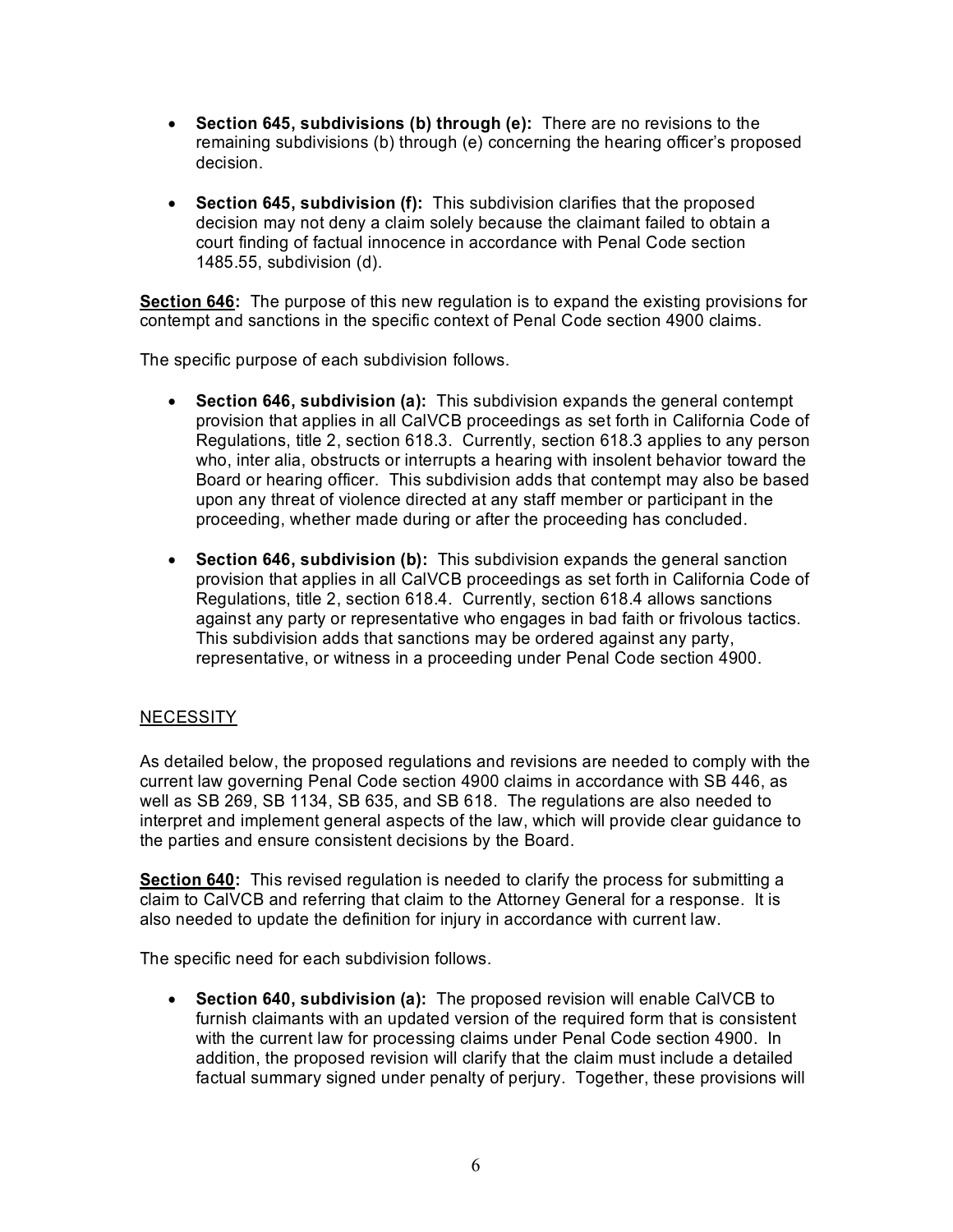assist claimants by advising them at the outset of the requirements for submitting a claim which, in turn, will promote efficiency when processing these claims.

- submitting a claim to CalVCB to include electronic submission via email, which reduce mailing costs. The proposed revision also explains the method for to ensure clarity and consistency. • **Section 640, subdivision (b):** The proposed revision expands the process for may be preferred by some claimants in order to increase delivery speed and calculating the date of submission, whether by electronic means or regular mail,
- **Section 640, subdivision (c):** The proposed revision describes the substance of information required for inclusion in the supporting documentation, which will provide helpful guidance to claimants when submitting a claim and promote efficiency when processing the claim.
- claim is deemed to be filed once a hearing officer confirms that it satisfies the well as the Attorney General's 45-day deadline to oppose a claim under section 4902, subdivision (d). • **Section 640, subdivision (d):** The proposed revision explains that a submitted requisite elements for jurisdiction. Clarification on the method for calculating the date of filing is needed, as this event triggers the Board's 30-day deadline to recommend compensation under Penal Code section 4902, subdivision (a), as
- which CalVCB will refer a claim to the Attorney General for a response, electronic format, as some claimants are not represented and may lack computer that a response will not be requested in those matters for which an automatic recommendation for compensation is mandated by Penal Code section 851.865 not mandate an automatic recommendation when the court issues a finding of factual innocence for only some, but not all, of the challenged convictions. It of factual innocence for any individual conviction is nevertheless binding upon as well as Penal Code section 1485.5, and Penal Code section 4903, subdivision • **Section 640, subdivision (e):** The proposed revision describes the process by confirming that the referral may be via electronic mail only, which in turn may reduce mailing costs and increase delivery speed. It further specifies the format of the response to be delivered by the Attorney General in both hardcopy and access. In accordance with Penal Code section 4902, subdivision (a), it confirms or Penal Code section 1485.55 due to a court finding of factual innocence for the challenged conviction. It further clarifies that sections 851.865 and 1485.55 do confirms that, even if an automatic recommendation is not mandated, the finding the Board, in accordance with other provisions of Penal Code section 1485.55, (c). All of these proposed revisions are needed to provide clarity to both claimants and the Attorney General and promote an efficient and consistent resolution of claims.
- **Section 640, subdivision (f):** The proposed revision redefines the requisite element of injury in accordance with the current version of Penal Code section 4904, which no longer requires pecuniary harm.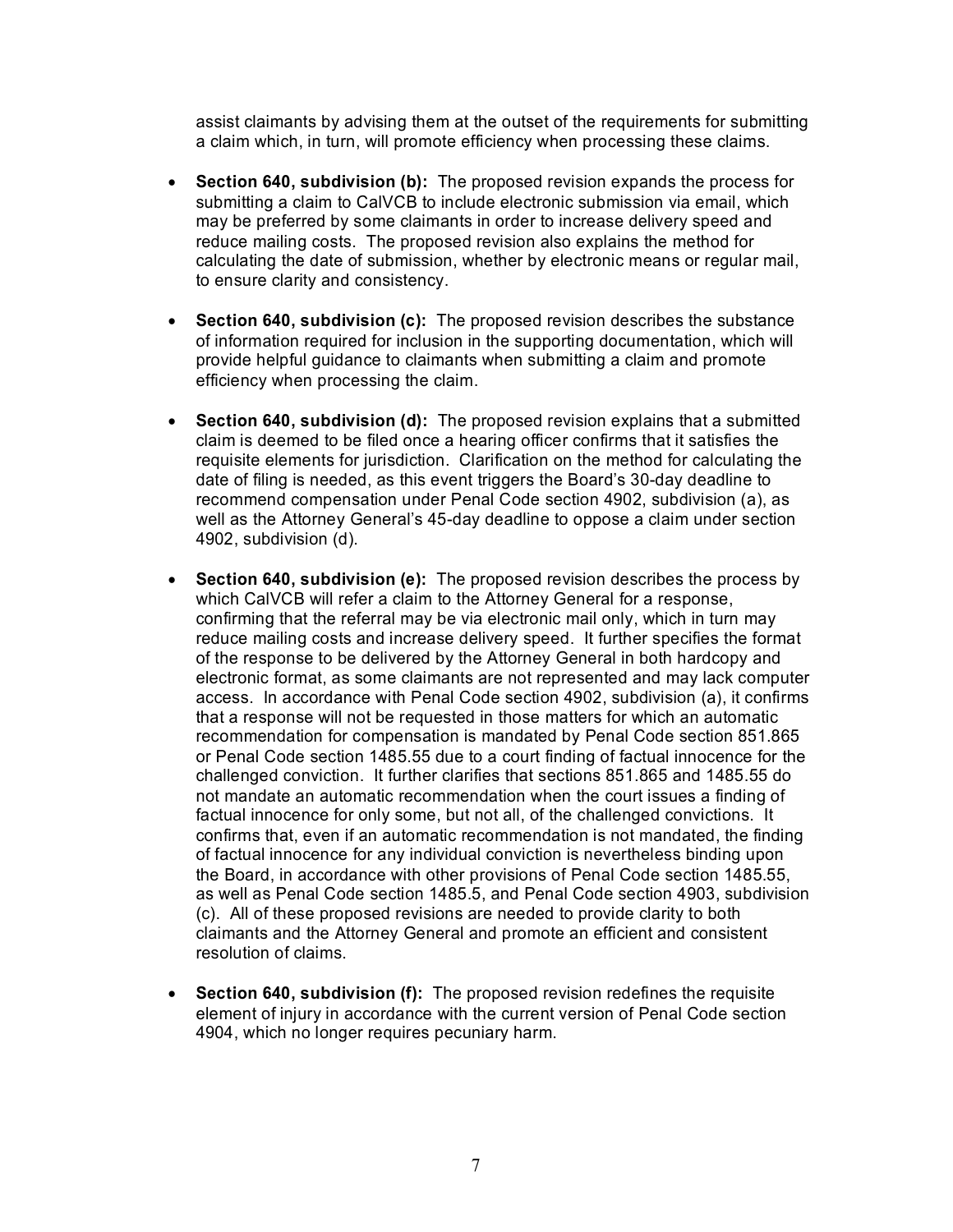**Section 641:** This revised regulation is needed to clarify the broad nature of admissible evidence in an administrative hearing on a Penal Code section 4900 claim and eliminate

inconsistent limitations in accordance with current law.<br>The specific need for each subdivision follows.

- 4900, subdivision (b), unless the Attorney General proves guilt by clear and convincing evidence. • **Section 641, subdivision (a):** The proposed revision eliminates the need for "substantial independent corroborating evidence" of innocence before the Board may recommend compensation, as such a requirement conflicts with the Board's obligation to recommend compensation for claimants under Penal Code section
- **Section 641, subdivision (b):** No changes are proposed to this subdivision, which provides a specific example of admissible evidence.
- reasonable persons are accustomed to rely in the conduct of serious affairs, 2010. The proposed revision only adds a definition for relevant evidence in order • **Section 641, subdivision (c):** No change is proposed to the current standard that generally admits all relevant evidence if it is the sort of evidence on which which has applied to hearings under Penal Code section 4903 since at least to provide clarity to the parties, as some claimants are not represented by counsel.
- • **Section 641, subdivisions (d) through (f):** No changes are proposed to these subdivisions.

**Section 642:** This revised regulation is needed to explain the process by which claims may be rejected for lack of jurisdiction without consideration by the Board and provide specific examples of claims for which jurisdiction is lacking.

The specific need for each subdivision follows.

- revision provides two specific examples for which jurisdiction is lacking. This resolution of duplicative claims submitted by claimants after their original claim properly charged and convicted under the former definition of that crime. • **Section 642, subdivision (a):** The proposed revision explains that the Board lacks jurisdiction to consider claims that are not submitted in compliance with Penal Code sections 4900 and 4901, which is needed to provide clarity to claimants as to what claims may be considered. In addition, the proposed fact-specific clarification of law is needed to ensure an efficient and consistent was denied. It is similarly needed to expeditiously resolve claims that are solely based upon a new statutory definition of a crime when the claimant had been
- **Section 642, subdivision (b):** The proposed revision clarifies the existing process by which a submitted claim may be rejected for lack of jurisdiction.
- calculating the filing date for a submitted claim when the jurisdictional deficiency • **Section 642, subdivision (c):** The proposed revision clarifies the method for is cured. Clarity on the method for calculating this date is needed, as this event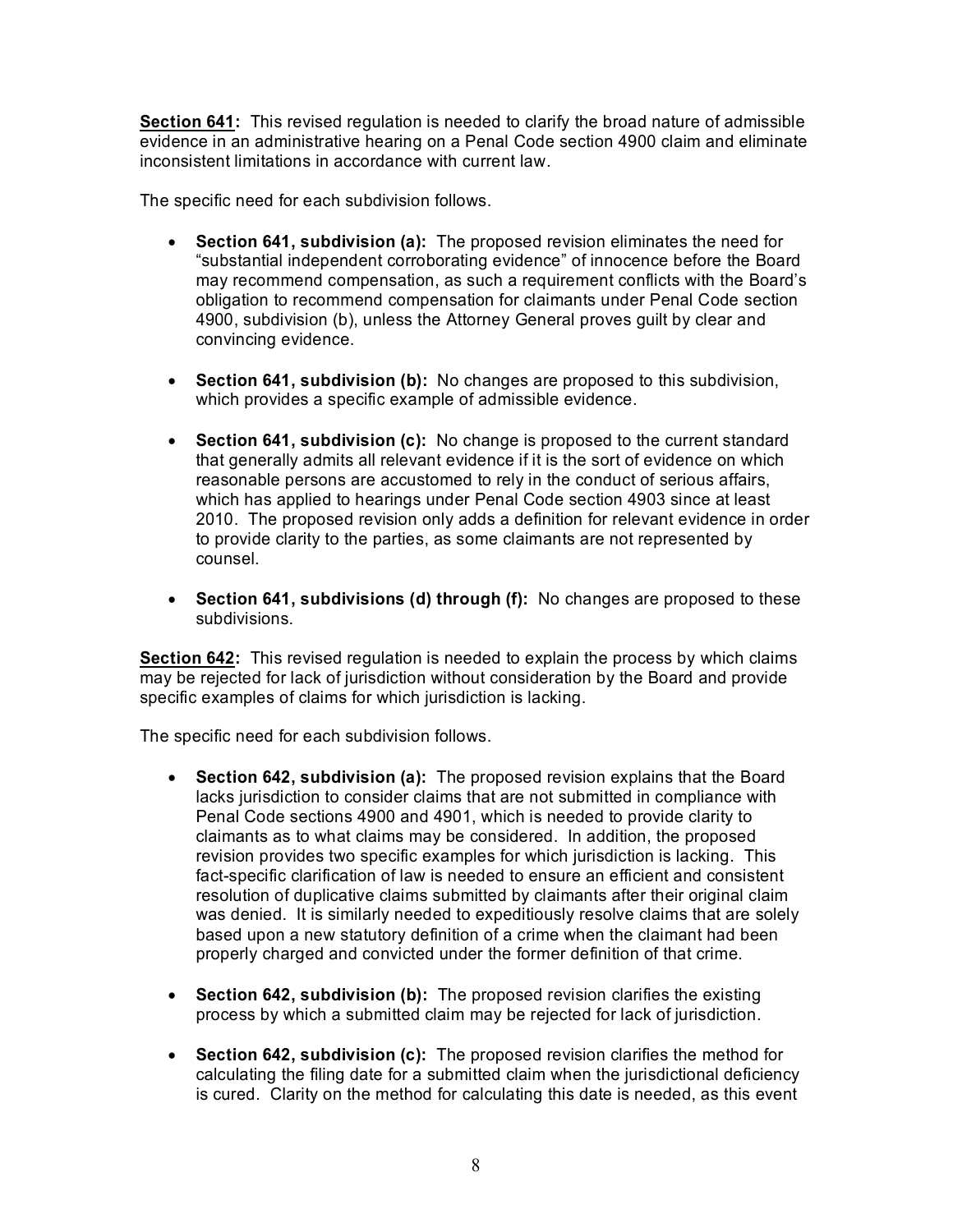triggers the Board's 30-day deadline to recommend compensation under Penal Code section 4902, subdivision (a), as well as the Attorney General's 45-day deadline to oppose a claim under section 4902, subdivision (d).

• **Section 642, subdivision (d):** The proposed revision replaces the term "filed" with "submitted" for consistency throughout the applicable regulations.

 **Section 643:** This revised regulation is needed to clarify the procedures that apply in advance of a hearing to ensure an orderly and fair process.

The specific need for each subdivision follows.

- hearing officer's discretion to request pre-hearing briefs from the parties on the • **Section 643, subdivision (a):** This proposed revision is needed to confirm the merits of the claim and the right by either party to waive submission of that brief.
- • **Section 643, subdivision (b):** This proposed revision is needed to confirm the mandatory submission of pre-hearing statements, as well as specify the required content and timing for submission, in order to promote a fair hearing for both parties.
- **Section 643, subdivisions (c) through (e):** The proposed revisions are needed to update the lettering of each subdivision to consecutively follow the previous subdivisions without any substantive changes.

**Section 644:** This revised regulation is needed to clarify the process for scheduling an administrative hearing, specify the applicable burden of proof in conformity with current law, and detail the procedure for presenting evidence at the hearing. By doing so, the revised regulation will ensure both parties receive a fair and full hearing on the claim in accordance with current law.

The specific need for each subdivision follows.

- • **Section 644, subdivision (a):** The proposed revision explains the process for scheduling an administrative hearing and the circumstances under which it may be waived by the parties.
- **Section 644, subdivision (b):** The proposed revision is needed to update the lettering of this subdivision to consecutively follow the previous subdivision without any substantive change.
- continue to occur in Sacramento, unless the hearing officer agrees to a different • **Section 644, subdivision (c):** The proposed revision confirms that hearings will location. It further confirms the hearing officer's discretionary authority to allow appearance by electronic means.
- claimant's burden of proof to present a preponderance of evidence demonstrating both innocence and injury continues to apply for all claims, except • **Section 644, subdivision (d):** The proposed revision clarifies that the those proceeding under subdivision (b) of Penal Code section 4900.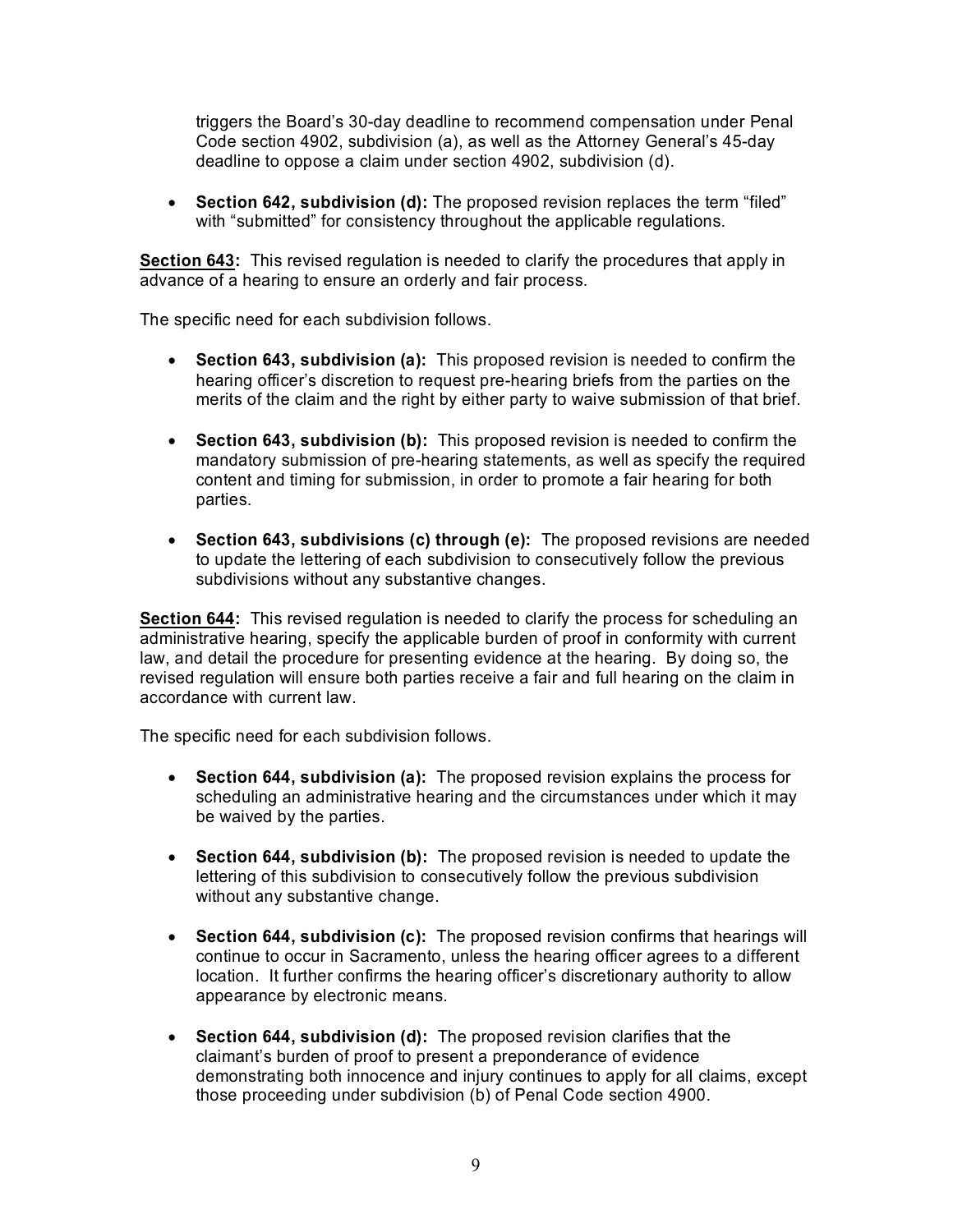- **Section 644, subdivision (e):** The proposed revision specifies the parties' respective burden of proof for claims proceeding under subdivision (b) of Penal Code section 4900. Specifically, the Attorney General bears the burden to prove by clear and convincing evidence that the claimant committed the acts constituting the offense for which the claimant was convicted, as currently required by Penal Code sections 4902, subdivision (d), 4903, subdivision (b), and 4904. By comparison, the claimant continues to bear the burden to prove injury by a preponderance, in accordance with Penal Code section 4904. The proposed revision further clarifies, in subdivision (e)(2), that the claimant's burden to prove injury is satisfied whenever all charges underlying their incarceration were dismissed without any new convictions upon remand. But in the event of a conviction upon remand, the claimant's injury is presumptively calculated as the difference between the sentence served and the sentence imposed for the new conviction. Finally, the proposed revision specifies the order for presenting evidence at the hearing for claims under subdivision (b) of section 4900, starting with the Attorney General. Combined, these revisions are needed to ensure the parties receive a fair hearing for these types of claims, and as well as a consistent and effective resolution of these claims by CalVCB.
- **Section 644, subdivisions (f) through (r):** The proposed revisions are needed to update the lettering of each subdivision to consecutively follow the previous subdivisions without any substantive change.

**Section 645:** The revised regulation is needed to clarify the timing for a hearing officer to take the pending Penal Code section 4900 claim under submission and the appropriate considerations upon which the proposed decision may be based.

The specific need for each subdivision follows.

- **Section 645, subdivision (a):** The proposed revision is needed to clarify the timing when a matter will be taken under submission by the hearing officer.
- **Section 645, subdivisions (b) through (e):** There are no revisions to subdivisions (b) through (e) concerning the hearing officer's proposed decision.
- **Section 645, subdivision (f):** This proposed revision confirms that the proposed decision may not deny a claim solely because the claimant failed to obtain a court finding of factual innocence in accordance with Penal Code section 1485.55, subdivision (d).

**Section 646:** This new regulation is needed to expand the existing provisions for contempt and sanctions in the specific context of Penal Code section 4900 claims.

The specific need for each subdivision follows.

• **Section 646, subdivision (a):** This proposed subdivision expands the general contempt provision that applies in all CalVCB proceedings as set forth in California Code of Regulations, title 2, section 618.3. Currently, section 618.3 applies to any person who, inter alia, obstructs or interrupts a hearing with insolent behavior toward the Board or hearing officer. This subdivision adds that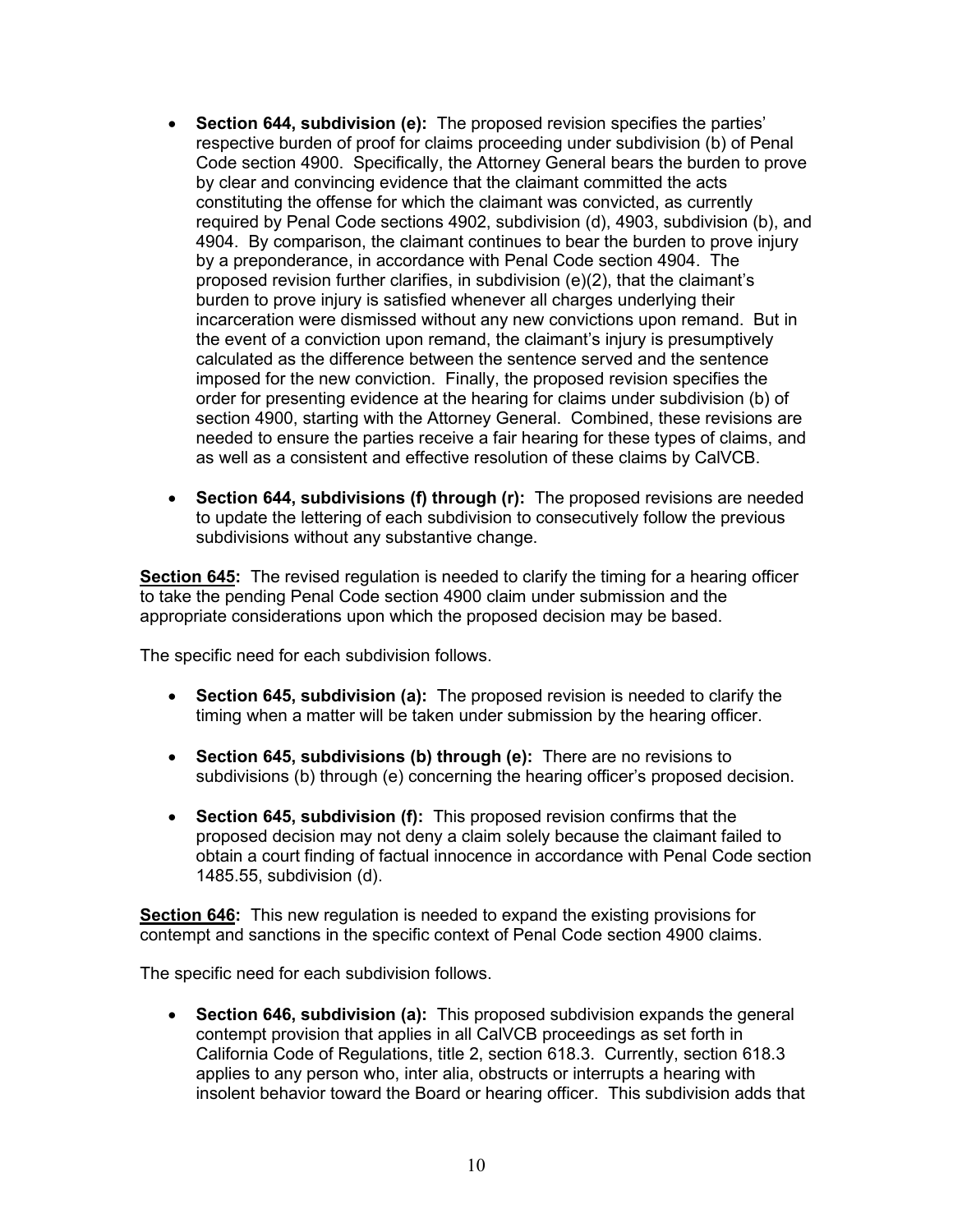contempt may also be based upon any threat of violence directed at any staff member or participant in the proceeding, whether made during or after the proceeding has concluded.

• **Section 646, subdivision (b):** This proposed subdivision expands the general sanction provision that applies in all CalVCB proceedings as set forth in California Code of Regulations, title 2, section 618.4. Currently, section 618.4 allows sanctions against any party or representative who engages in bad faith or frivolous tactics. This subdivision adds that sanctions may be ordered against any party, representative, or witness in a proceeding under Penal Code section 4900.

# TECHNICAL, THEORETICAL, AND/OR EMPIRICAL STUDY, REPORTS, OR **DOCUMENTS**

The Board did not rely upon any technical, theoretical or empirical studies, reports or documents in proposing the adoption of these regulations.

# ECONOMIC IMPACT ANALYSIS/ASSESSMENT

The purpose of the proposed regulations is to revise, interpret, and implement the current law governing Penal Code section 4900 claims. When a claim is approved, it solely results in a recommendation for the Legislature to appropriate funds to compensate the claimant for the injury sustained by their erroneous conviction. Even then, compensation is awarded to a limited group of individuals, historically less than 10 per year on average, although that figure is expected to increase under SB 446. Accordingly, the proposed regulations will not directly impact jobs or the wider economy.

# *The Board has determined that the selected alternative will not affect:*

(A) The creation or elimination of jobs within the State of California,

The proposed regulations do not impact jobs as they apply to a limited group of individuals seeking a recommendation for compensation as a result of an erroneous felony conviction for which they were wrongfully incarcerated.

(B) The creation of new businesses or the elimination of existing businesses within the State of California, and

The proposed regulations do not impact the creation of new businesses or elimination of existing businesses in California because they apply to a limited group of individuals seeking a recommendation for compensation as a result of an erroneous felony conviction for which they were wrongfully incarcerated.

(C) The expansion of businesses currently doing business within the State of California.

The proposed regulations do not impact the expansion of businesses currently doing business within the State of California because they apply to a limited group of